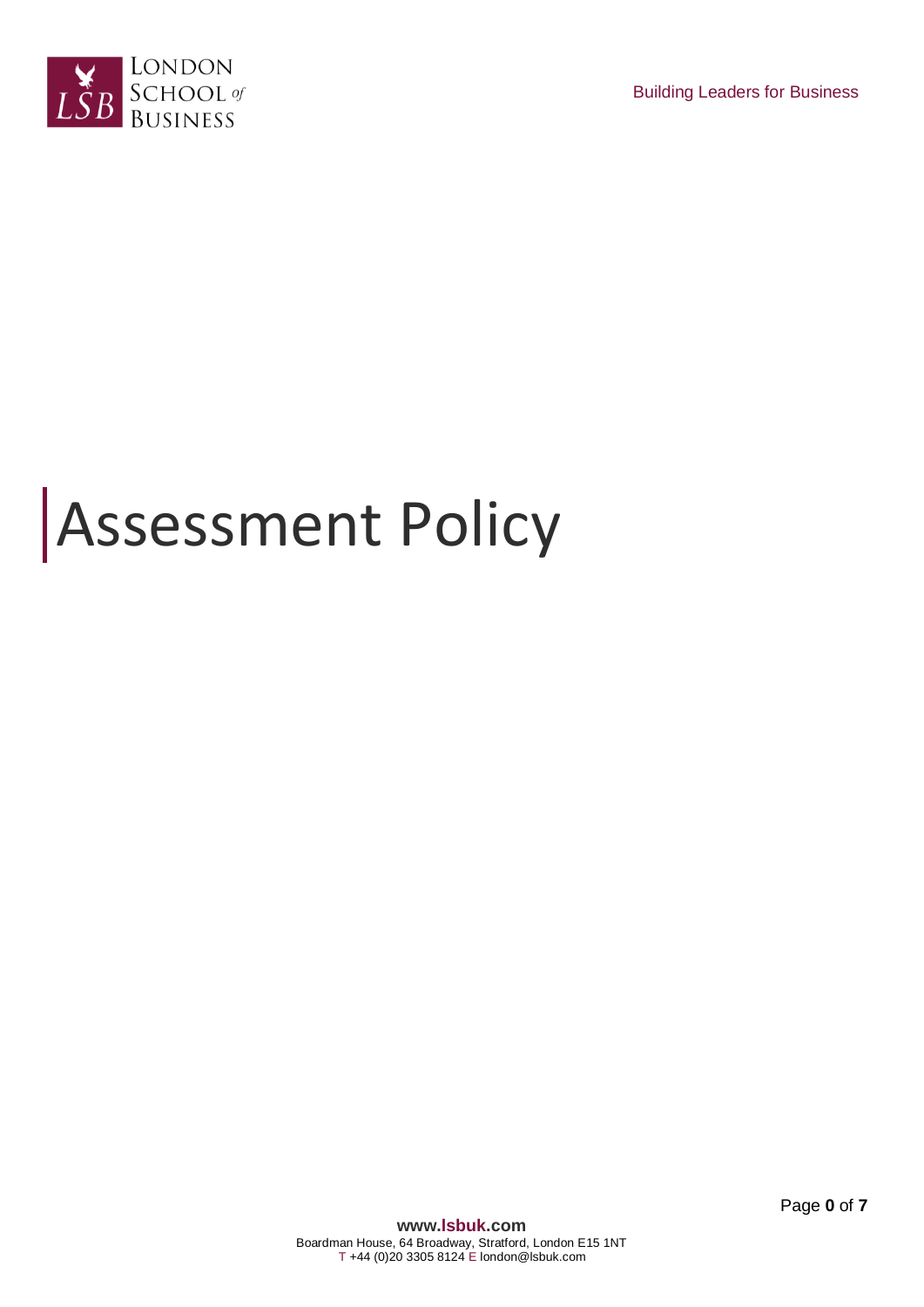

# Contents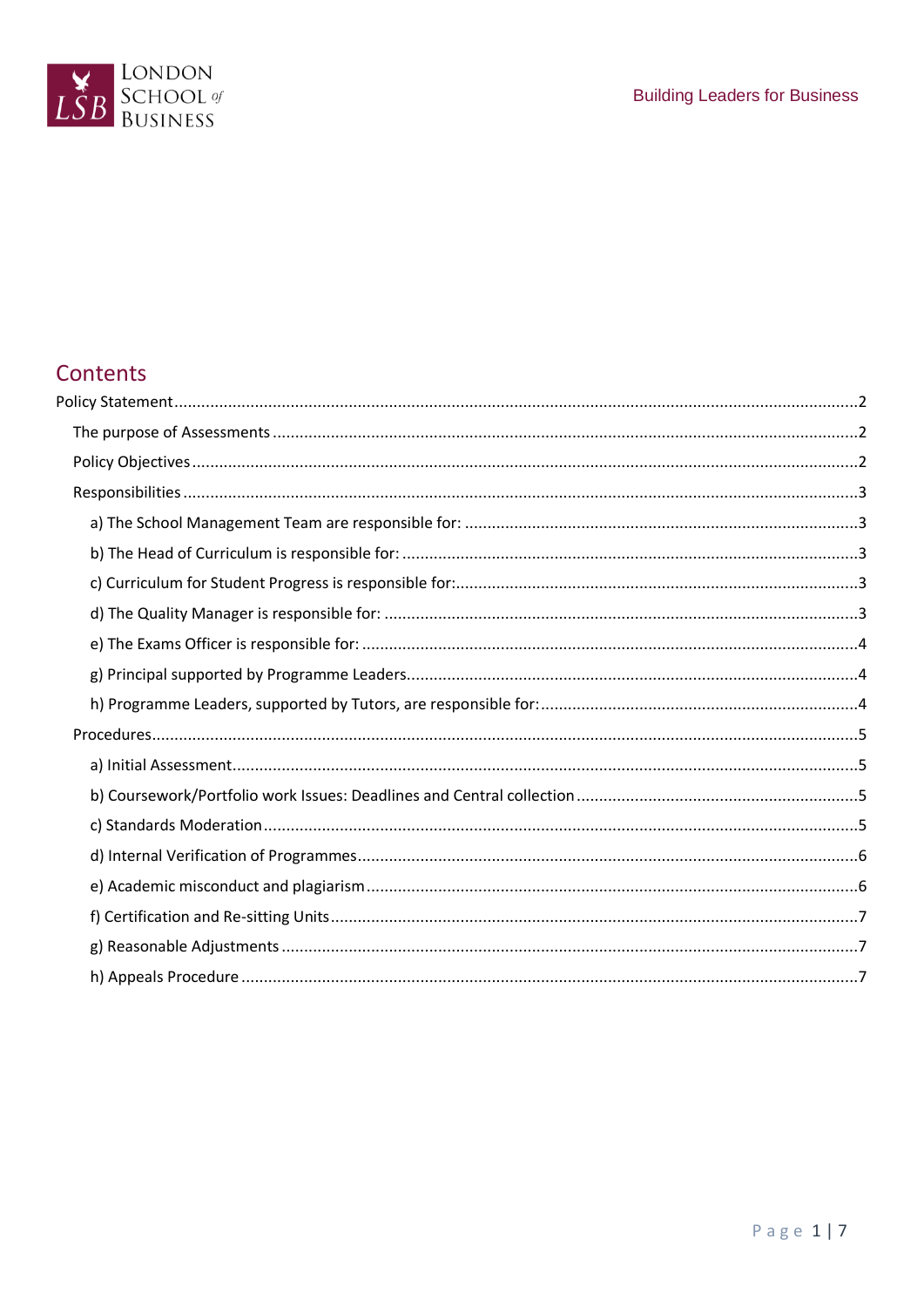

# <span id="page-2-0"></span>Policy Statement

The School recognises that regular assessment and effective feedback make a significant contribution to learning and enable students to realise their full potential:

- Both formative assessment and summative assessment are central to the School's teaching and learning;
- Assessment strategies should be embedded in schemes of work and course and unit guides and understood by students;
- Assessment should occur regularly, appropriately, fairly and accurately;
- Records of regular assessments should be maintained and shared with students through Moodle and other means;
- Assessment should be sensitive to students' individual needs and take account of disabilities and learning difficulties.

# <span id="page-2-1"></span>The purpose of Assessments

To identify, both formatively and summative, the positive achievements of each student and areas of the work needing to improve:

- Formative assessment aims to recognise the positive achievements of each student and identify the area of their work that needs to be improved;
- Summative assessment enables the tutor and student to know how the quality of their work relates to the standards of external awarding bodies;
- To understand, clarify and share learning intentions, eliciting evidence of students' learning and providing feedback that moves them forward;
- To further anticipate and identify each student's individual learning and additional support needs, appropriate help and guidance can be provided;
- To identify the level of challenge from which each individual student would benefit;
- To encourage students to act as learning resources for one another through methods such as peer assessment and peer tutoring, and mentoring;
- To encourage students, individually and collectively, to take greater responsibility for their own learning through self-assessment methods;
- To inform the process by which each student set targets for attainment with their tutor;
- To enable tutors to evaluate students' understanding and progress and determine revisions to the way courses are taught and managed.

# <span id="page-2-2"></span>Policy Objectives

- To help students understand how they will be assessed and how their overall progress is monitored;
- To encourage students to reflect and evaluate their own performance and set targets for improvement;
- To encourage students to be resourceful and to take responsibility for their own work;
- To support a culture of reciprocal relationships where students collaborate appropriately with others;
- Maintaining an ethos that encourages resilience in facing challenges emphasises the importance of fulfilling commitments and meeting deadlines. To ensure that the student tracking system records the standard to which each student is working in each course, enabling this to be compared to an aspirational target grade based on prior achievement;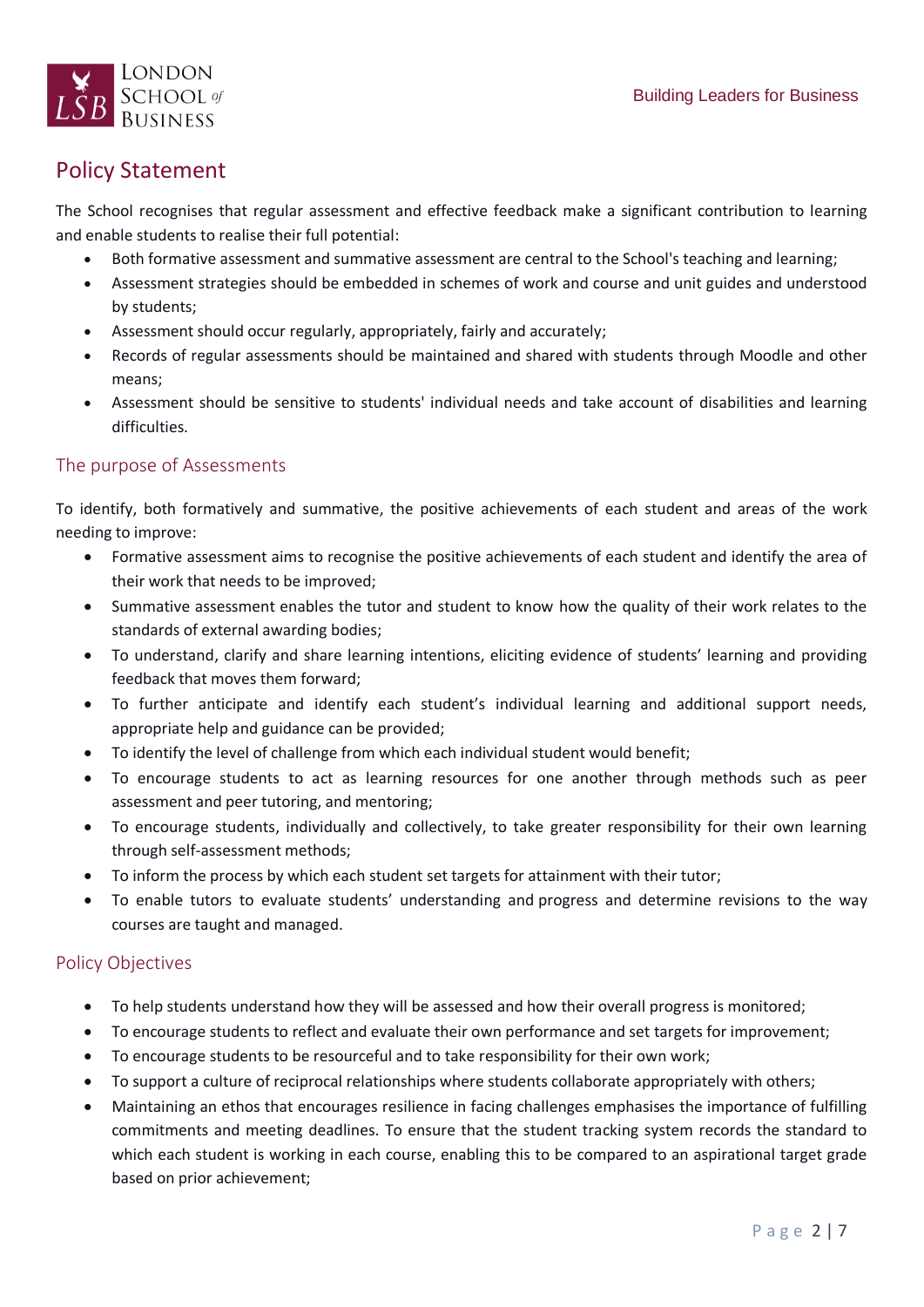

- To ensure that assessment, internal verification and moderation procedures and practices follow regulatory body requirements;
- To deter plagiarism and encourage good practice in the use of sources;
- To ensure that those with a legitimate interest, including parents and carers, are informed clearly and regularly of students' progress;
- To support tutors and teams by encouraging sharing good practice within and between groups and making available appropriate staff development and resources;
- To ensure that teams work following the School's Equality Policy;
- To obtain feedback from students to monitor how the policy works through the quality assurance system and Student Voice.

# <span id="page-3-0"></span>Responsibilities

# <span id="page-3-1"></span>a) The School Management Team are responsible for:

- The quality of provision and services offered to learners;
- Ensuring a commitment to continuous improvement;
- Supporting developments to improve the quality of assessment;
- Promoting staff development and the sharing of best practice in assessment;
- Reviewing this policy annually.

# <span id="page-3-2"></span>b) The Head of Curriculum is responsible for:

- Overseeing the Learning and Development Team, which encourages the development of good practice through "research lessons" and sharing best way within and between clusters, including around the theme of "Assessment for Learning";
- Acting as a point of consultation and advice about assessment issues and procedures;
- Overseeing the calendar of coursework deadlines;
- Chairing panels called to hear appeals against internal grading of coursework or over the late submission of coursework.

# <span id="page-3-3"></span>c) Curriculum for Student Progress is responsible for:

- Overseeing the core studies programme and individual progress reviews within;
- Controlling the annual reporting cycle;
- Overseeing the development and use of the Student Tracking System (STS);
- Chairing panels called to hear appeals against internal grading of coursework or over late submission of coursework.

# <span id="page-3-4"></span>d) The Quality Manager is responsible for:

- Being the Quality nominee for the ATHE programmes;
- Monitoring of the internal verification of the courses;
- Facilitating networking and training of teachers, including in assessment;
- Coordinate the processes for obtaining students feedback, including questionnaires and focus groups.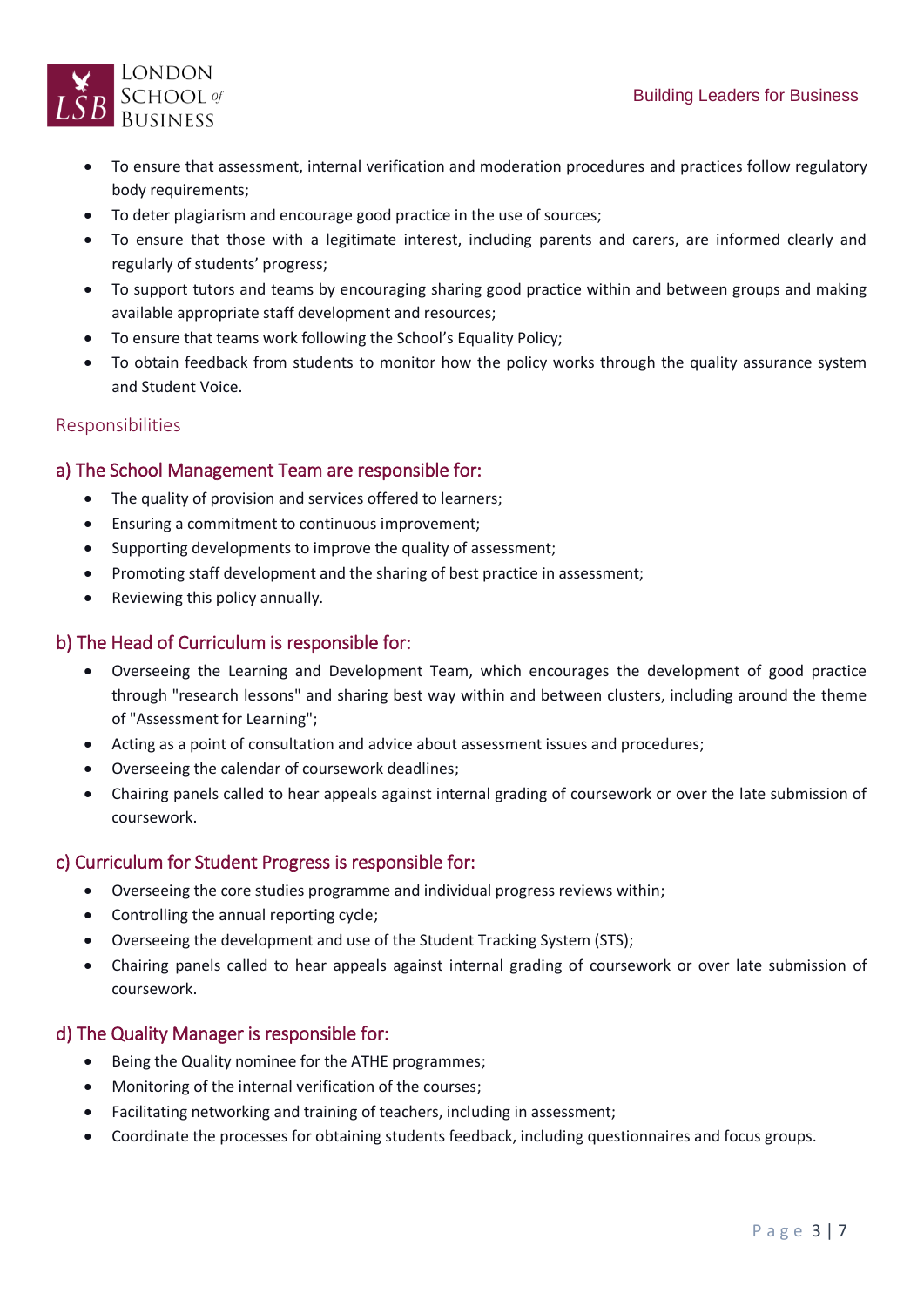



# <span id="page-4-0"></span>e) The Exams Officer is responsible for:

- Disseminating information to the awarding body;
- Entering and registering students for the appropriate examinations and re-sits promptly, processing the results and disseminating certificates Advising School managers of the awarding body's procedures for dealing with plagiarism and misconduct in examinations. Advising School managers on the awarding body's appeals procedure if there is justified dissatisfaction with the decisions of an external verifier.

# <span id="page-4-1"></span>g) Principal supported by Programme Leaders.

#### **Areas responsible for:**

- Leading and developing assessment practice and procedures within their School;
- Monitoring assessment practice and procedures within their School and ensuring that assessment processes and criteria are reviewed annually by Programme teams;
- Disseminating best practice within School;
- Ensuring that an appropriate volume of work is set for students by Programme teams and tutors;
- Ensuring that all programme teams adhere to assessment, progress review, target setting and reporting and recording procedures and deadlines;
- Acting as required in appeals and misconduct/plagiarism cases;
- Assessing the impact of assessment practices on students with disabilities and learning difficulties and ensuring Programme teams have access to appropriate advice and guidance;
- Implementing processes for obtaining feedback from students on assessment practice within the School.

# <span id="page-4-2"></span>h) Programme Leaders, supported by Tutors, are responsible for:

- Explaining their assessment and marking policy to students; specifying details on the setting, keeping, returning, and recording student work and adherence to deadlines;
- Weekly, setting all students independent study tasks either whole assignments or particular tasks as parts of longer-term assignments or projects. Monitoring the completion of tasks and meeting deadlines by individual students;
- Providing regular feedback, including STS, aims to improve student performance (such feedback will take various forms, partly depending on the nature of each course, but it should include written feedback on an assignment at least once each half term);
- Ensuring consistency of assessment standards and procedures within Programme teams;
- Publishing course materials providing guidance on internal and external assessment arrangements, including deadlines; word limits; details of how much help and guidance tutors are allowed to give, e.g. looking at drafts etc.; rules on plagiarism; and moderation procedures;
- Keeping up-to-date team and individual records of work that has been assessed and, where appropriate, the mark or grade given;
- The assessment of the work of their students against national standards; if they are responsible for internal verification, they should provide the internal and external verifier with all the information they require and ensure and guarantee the authenticity of each student's work;
- Providing realistic grade of assessment practices upon students with disabilities and learning difficulties and, where possible and following awarding bodies' regulations, make appropriate modifications;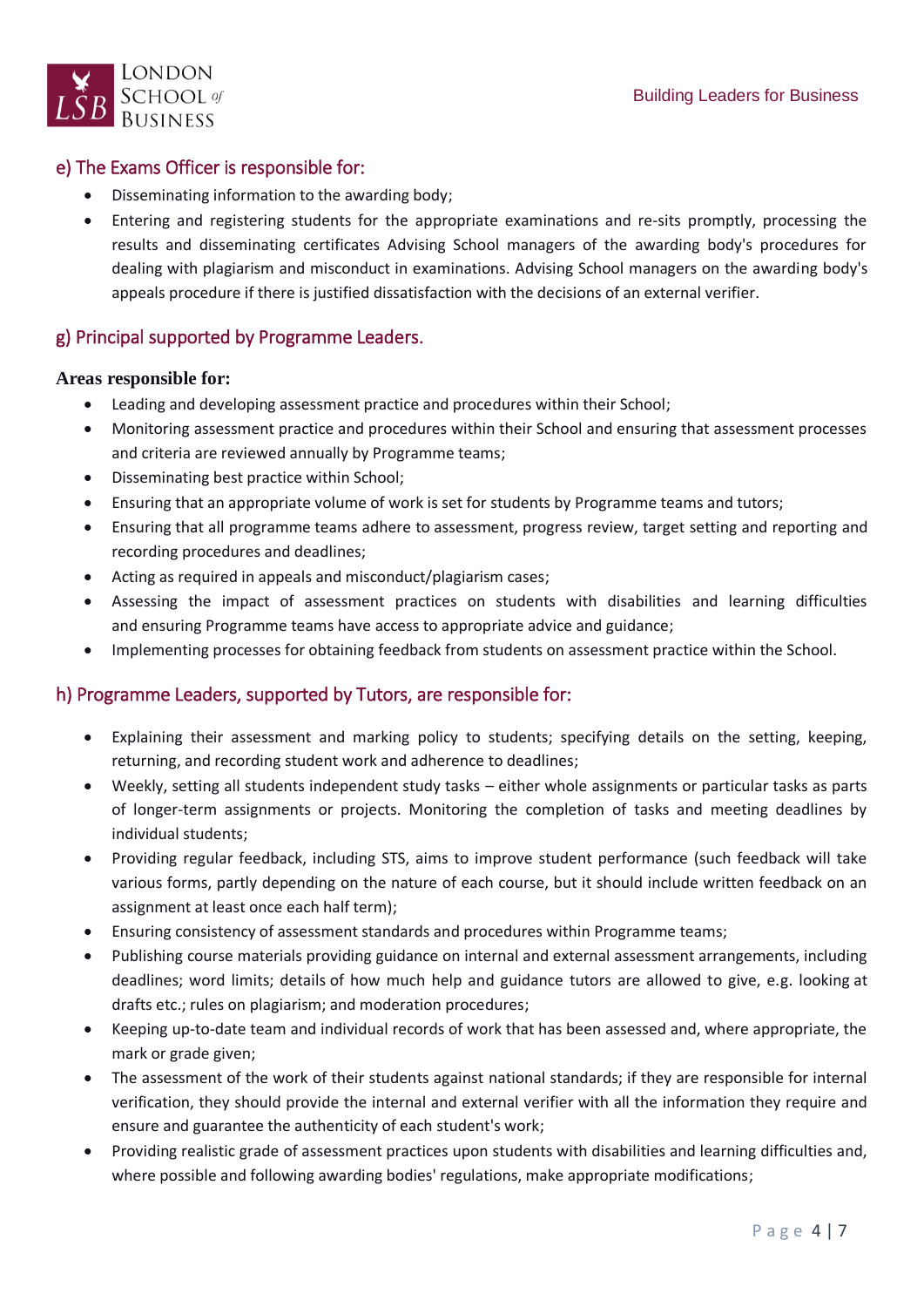

- Taking account of student feedback when planning the development of assessment methods for each scheme of work;
- Considering assessment methods, practices and procedures within the Programme;
- Developing assessment practice through the Teaching and Learning Development Programme, including through research lessons and projects.

#### <span id="page-5-0"></span>Procedures

#### <span id="page-5-1"></span>a) Initial Assessment

- Pre-enrolment interviews for students with learning difficulties, disabilities or particular medical circumstances are carried out by the Additional Support team;
- Additional support requirements are discussed with the student based on previous School and reports from external agencies;
- Profiles of individual students' learning needs will be available from the start of the course.

#### <span id="page-5-2"></span>b) Coursework/Portfolio work Issues: Deadlines and Central collection

Clarity on when coursework deadlines fall in the year and the importance of meeting them benefits all members of the school community and is essential in preparing students for expectations of Higher Education and employment. For the purpose of this policy, coursework is defined as any piece of work which contributes to the final mark or grade of a course undertaken at the School.

- All students should meet published coursework deadlines;
- A calendar of coursework deadlines for the term will be posted at the beginning of the term. After these, changes should be very rare and require the Principal's authorisation for any changes;
- Coursework should be handed in to a central point and a receipt issued;
- Students may apply for an extension to the coursework deadline for legitimate reasons;
- Teachers should ensure that students know that their work may not be marked if they fail to meet a coursework deadline;
- Students may appeal to the Principal for Student Progress when work has been produced after the deadline;
- It is unacceptable for students to miss lessons to meet coursework deadlines;
- For long projects and individual studies, frequent interim deadlines should be built to help students structure their work and provide necessary guidance, supervision, and feedback. Failure to meet these interim deadlines should be treated seriously and trigger action via the student disciplinary process.

#### <span id="page-5-3"></span>c) Standards Moderation

- When there is more than one tutor assessing work, internal standardisation should take place involving all involved with that unit:
	- a) The work of all assessors across the mark range should be sampled;
	- b) Teams must exchange work and discuss standards during the marking process and at the end both to support assessors and aid consistency.
- When there is only one tutor assessing work, Programme Leaders should ensure they are familiar with the standards required and that exam board procedures are followed;
- Teachers will only provide, or at least give an indication of, internally moderated coursework grades to students (otherwise students are not sure how well they have performed or whether it is worth doing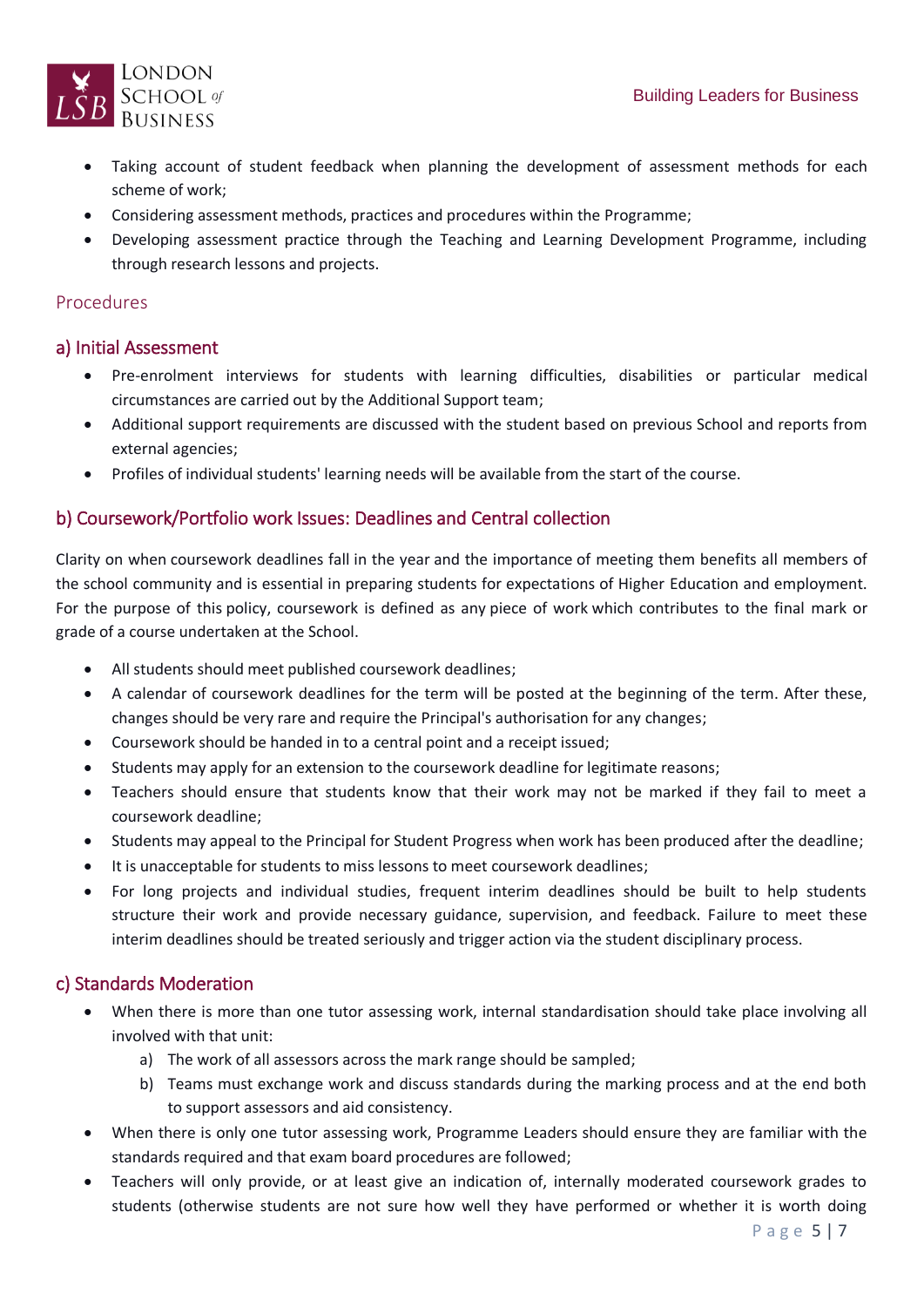

another assignment where that option exists with the proviso that all marks are subject to external moderation;

 Where work has not yet been internally moderated, teachers should be very careful about relaying their opinion about the standard of the work. Any indication of the likely eventual mark should be accompanied the caveat that the work has not yet been internally moderated and will be subject to external moderation.

# <span id="page-6-0"></span>d) Internal Verification of Programmes

- The course's internal verifier will normally support assessors by regularly offering guidance and advice and facilitating ongoing staff development and training.
- Programme teams should meet at least once each term to standardise marking.
- The Programme Leader should include the deadline dates for submission, assessment, and internal verification in the work and course and unit guides scheme.
- Internal verifiers should:
	- a) Have led IV status and training for their course.
	- b) Establish procedures to develop a common interpretation of standards between assessors.
	- c) Sample each term's evidence of assessment decisions made by all assessors to monitor and ensure consistency in the interpretation and application of standards within the team.
	- d) Establish record-keeping systems and documentation used for assessment and internal verification.
	- e) Co-ordinate, review and agree assessment decisions with the assessors and external verifier.
- If an assessor is also the internal verifier, their work must be internally verified by a different staff member.

# <span id="page-6-1"></span>e) Academic misconduct and plagiarism

Course tutors must explain what constitutes plagiarism in their courses and the seriousness of the issue. Information on this issue should be in the student handbook and coursework assignment briefs for each course. Tutors must be vigilant for plagiarism and to guard against it. Students need to know that this is the case.

Core studies tutors will communicate and reinforce School and awarding body expectations and standards concerning avoidance of plagiarism.

Course tutors and core tutors will encourage students to develop the habit of acknowledging sources and copyright through footnotes and bibliographies, lists of sources and acknowledgement of assistance these are skills which should be introduced via the core studies programme and reinforced in each course.

Schemes of work should include formative tasks to help students develop good referencing and feedback and include comments on referencing.

Awarding bodies regulations on academic misconduct and plagiarism will be followed. All coursework must be authenticated as original by the student and the tutor. The School cannot authenticate work it does not believe to be original.

If a tutor suspects plagiarism or academic misconduct has taken place, it must be acted upon. The Heads of School and Programme Leader should be informed before the student is raised.

A student has been found to have plagiarised external coursework in one subject, their work for other subjects should also be scrutinised.